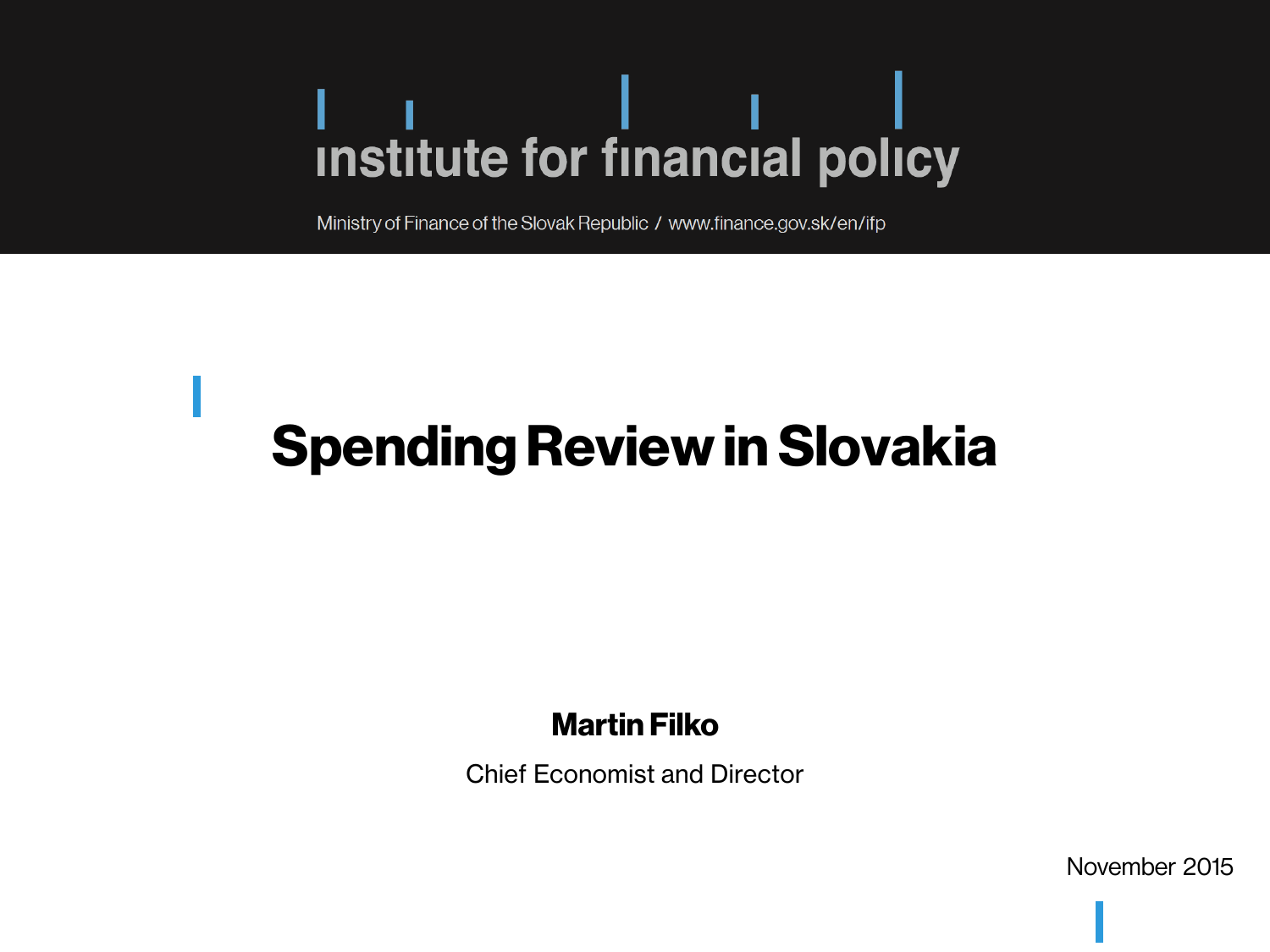### **The Wire - Season 5 Episode 1**

"We have to do *more* with *less.*" *James Whiting*

### "The bigger the *lie*, the more they *believe.*" *Bunk Moreland*



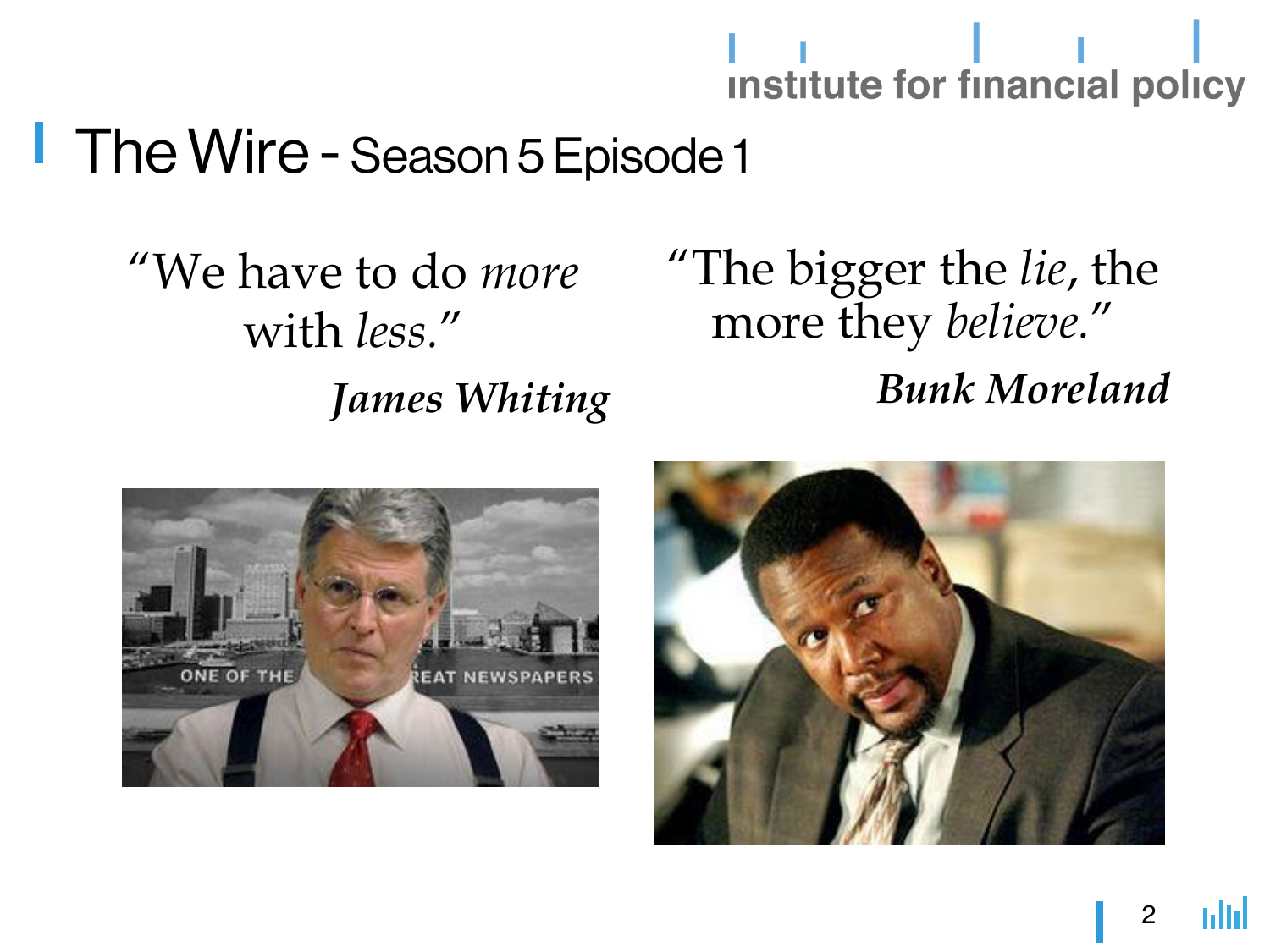### Motivation

- **EU** rules require further consolidation of 1.5 % 2.5 % GDP
	- Tax increases unlikely due to political opposition
	- **IMPROVING EFFICIENCY OF REVERTS COLLECTION IS NOT SUFFICIENT**
- Slovak public sector outcomes lagging compared to developed countries as well as regional peers.
- **Lack of discussion on quality and efficiency of public** expenditure. No real ex ante or ex post assessment of whether policies meet objectives.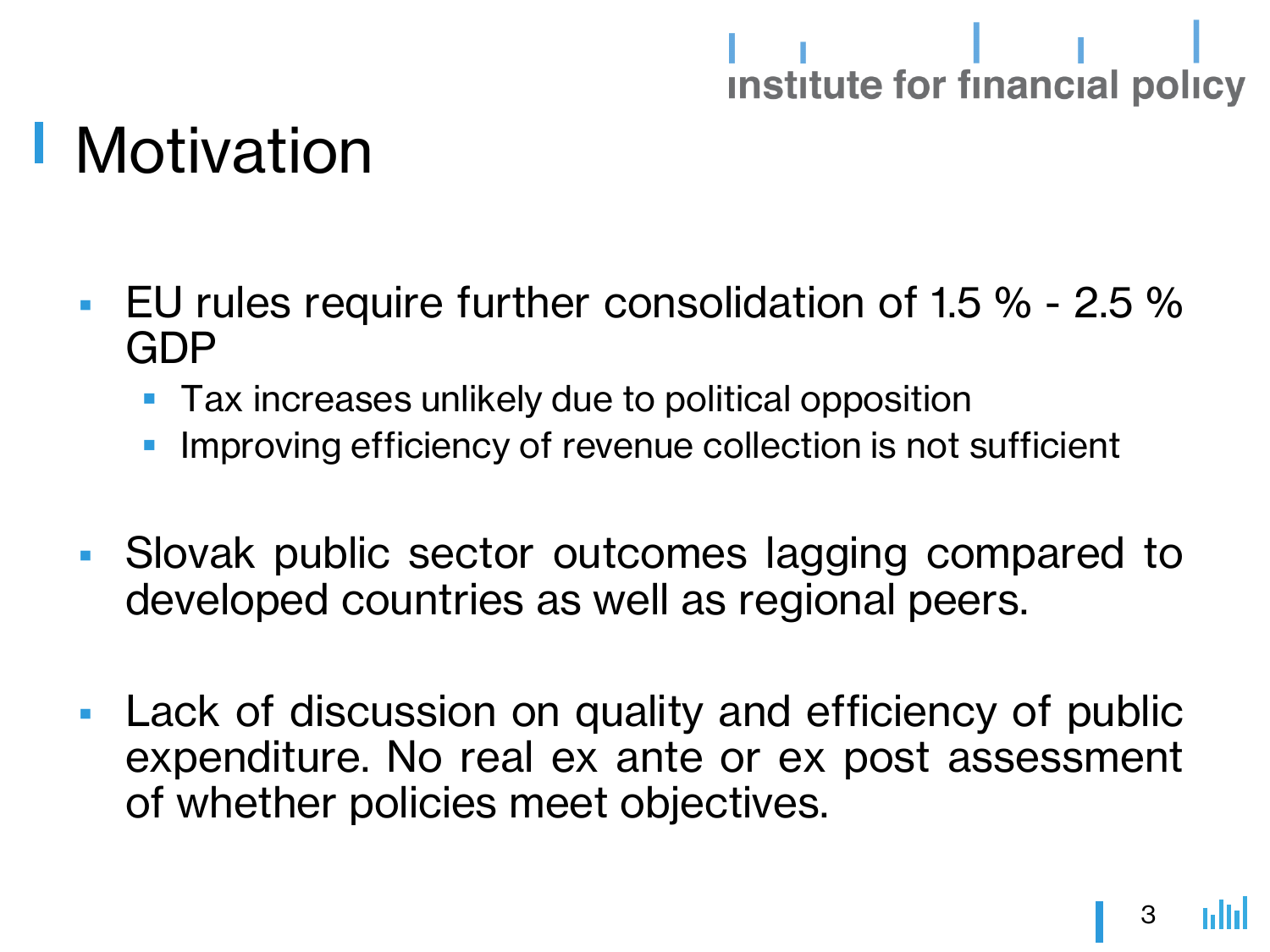# 

### **Value for money**

- **Economic assessment of all public sector decisions** 
	- operations, investments, policies, regulations
- At the level of individual bigger projects/decisions, as well as a regular spending review
- **Ex-ante by government agency and ex-post by an independent** agency
- **Emphasis on outcomes in public discussion (program budgeting)**
- **Benchmark against best at home and abroad** 
	- publicly, transparently and with reliable data
- **Take into account possible alternative development and** uncertainty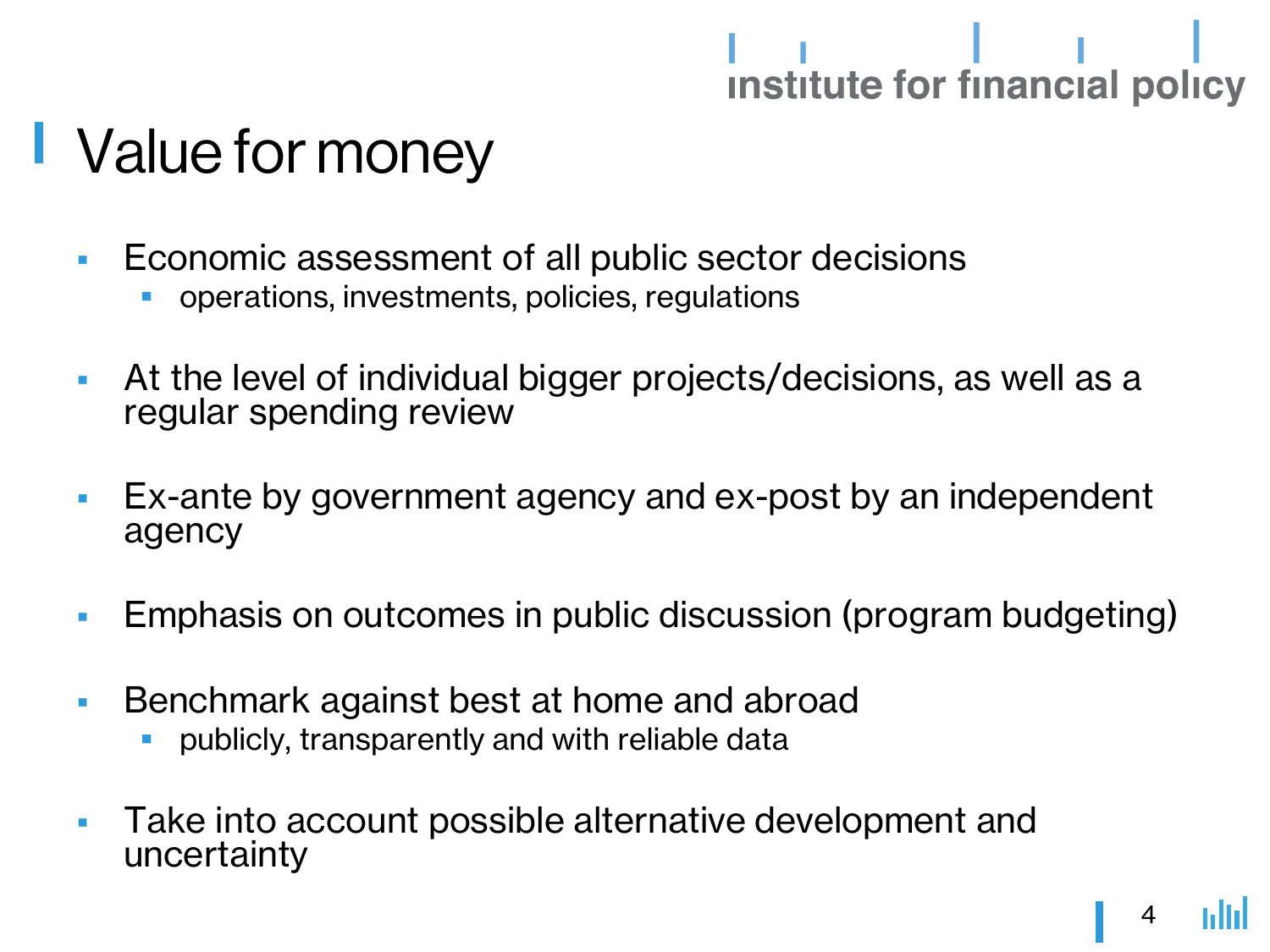### Categories of public policy decisions

#### **Operations**

 A pioneer project ESO (effective, reliable and open) – under development lack of capacities, unclear objectives

#### **Investments**

- **No real standardized assessment in Slovakia the only country in OECD**
- Only formal duty and informal pressure (IFP, INEKO)

#### **Policy**

- Compulsory impact assessment (same for regulations)
- Government decisions with direct budgetary impact in areas of government competence – tax systemchanges, transfers, subsidies, etc.

#### **Regulations**

- Affects behavior of citizens and companies, not necessarily with (direct) budgetary impact
- Usually the competence of regulatory authorities (Regulatory Office for Network Industries, Regulatory Authority for Electronic Communications and Postal Services, Health Care Surveillance Authority, etc.)
- **Example: subsidies for solar energy, pharmaceuticals policy, various fees**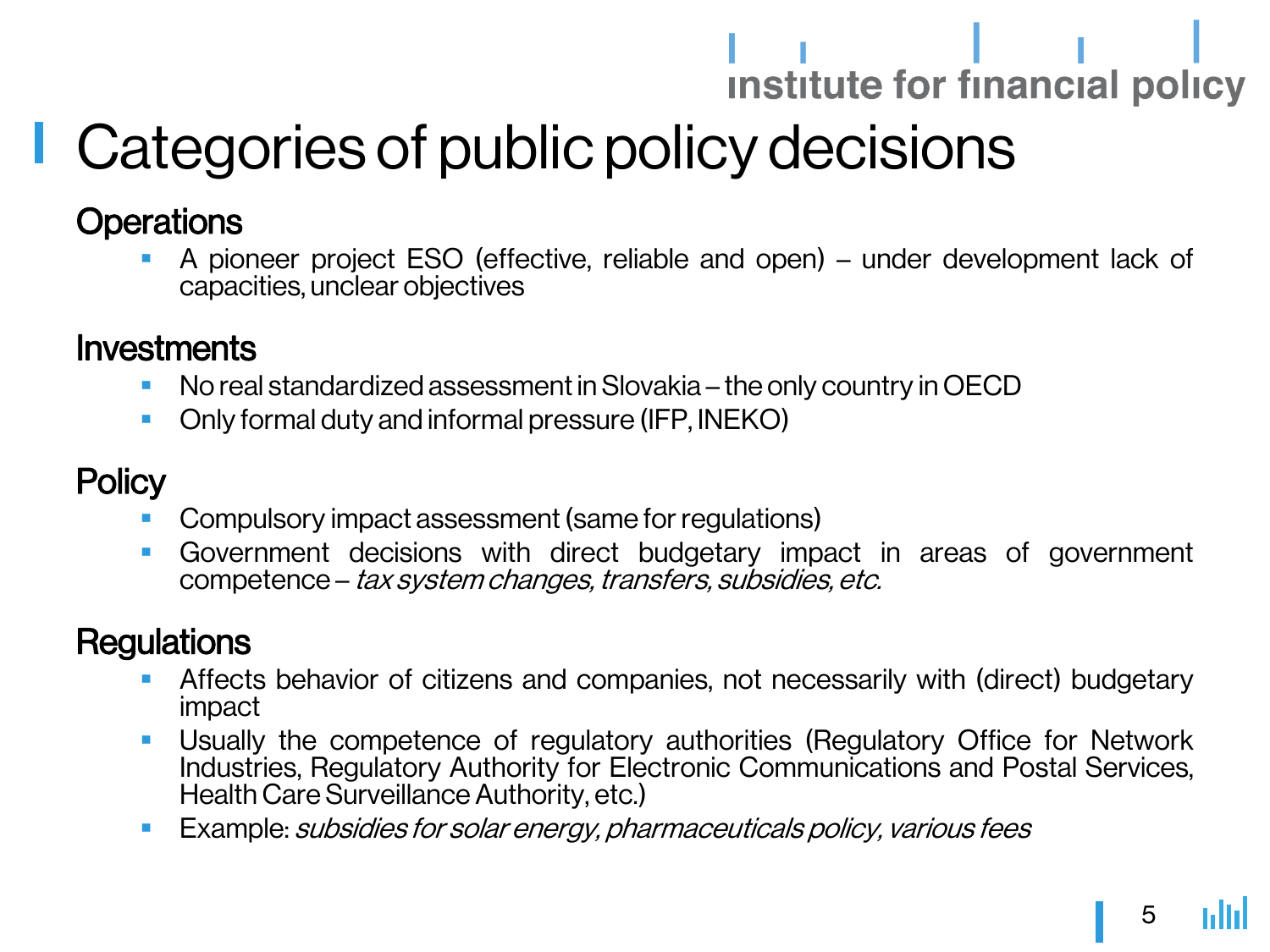### Spending review

- Comprehensive (and regular) review of effectiveness and efficiency of expenditures
- By sector or by a common topic  $(T, EU \, funds, etc.)$
- Different goals and combination of the goals:
	- 1. savings
	- 2. allocation efficiency
	- 3. better quality of service
- **Should be part of budgetary process**
- Commonly used in OECD countries best practice in UK and NL
- Slovakia has no direct experience (partly WB 2007, IMF 2011, IFP, and some ad-hoc reviews)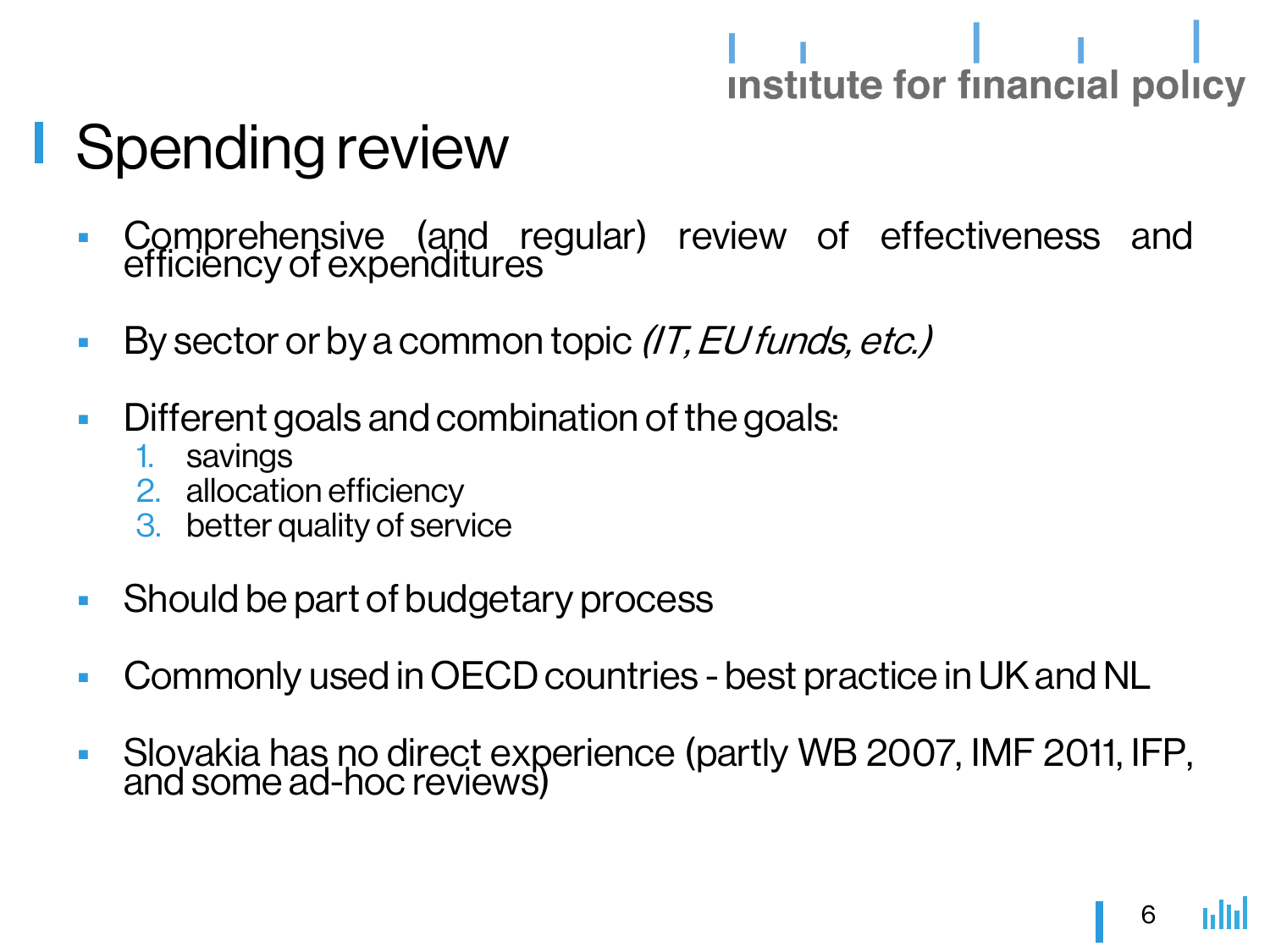### institute for financial policy Spending review in Slovakia - proposal

- Combination of all goals
	- Consolidation of costs
	- Better allocation (results)
	- **Better services (efficiency)**
- Executed mainly internal capacities analytical units in ministries, leadership by MoF
	- **Internal analysis and methodology**
	- Oversight (Council for budget responsibility, external organizations)
	- Transparent data and methodology
- Comparison basis is no-policy change scenario, not budget
- Pilot exercise now and  $\frac{1}{2}$  line ministries in 2017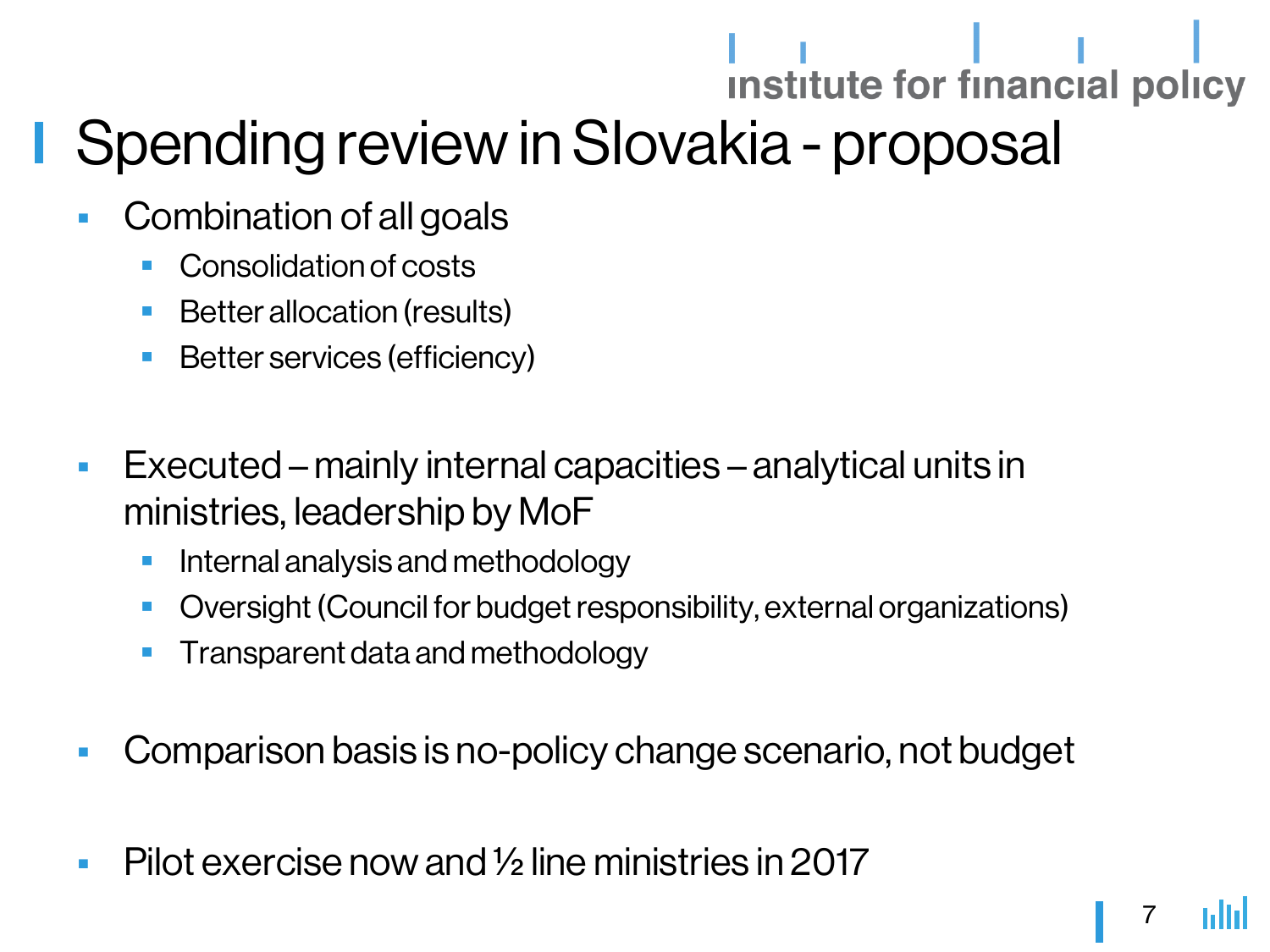### Objectives (next 12 months)

- **Pilot Expenditure Review for Education and MoF** 
	- **Proof of concept in four VfM categories**
	- results by March 2016 in time for annual budget cycle
- **Prepare templates in four areas of VfM and common** methodology guidelines
- **Establish a governance structure**
- **Political ownership**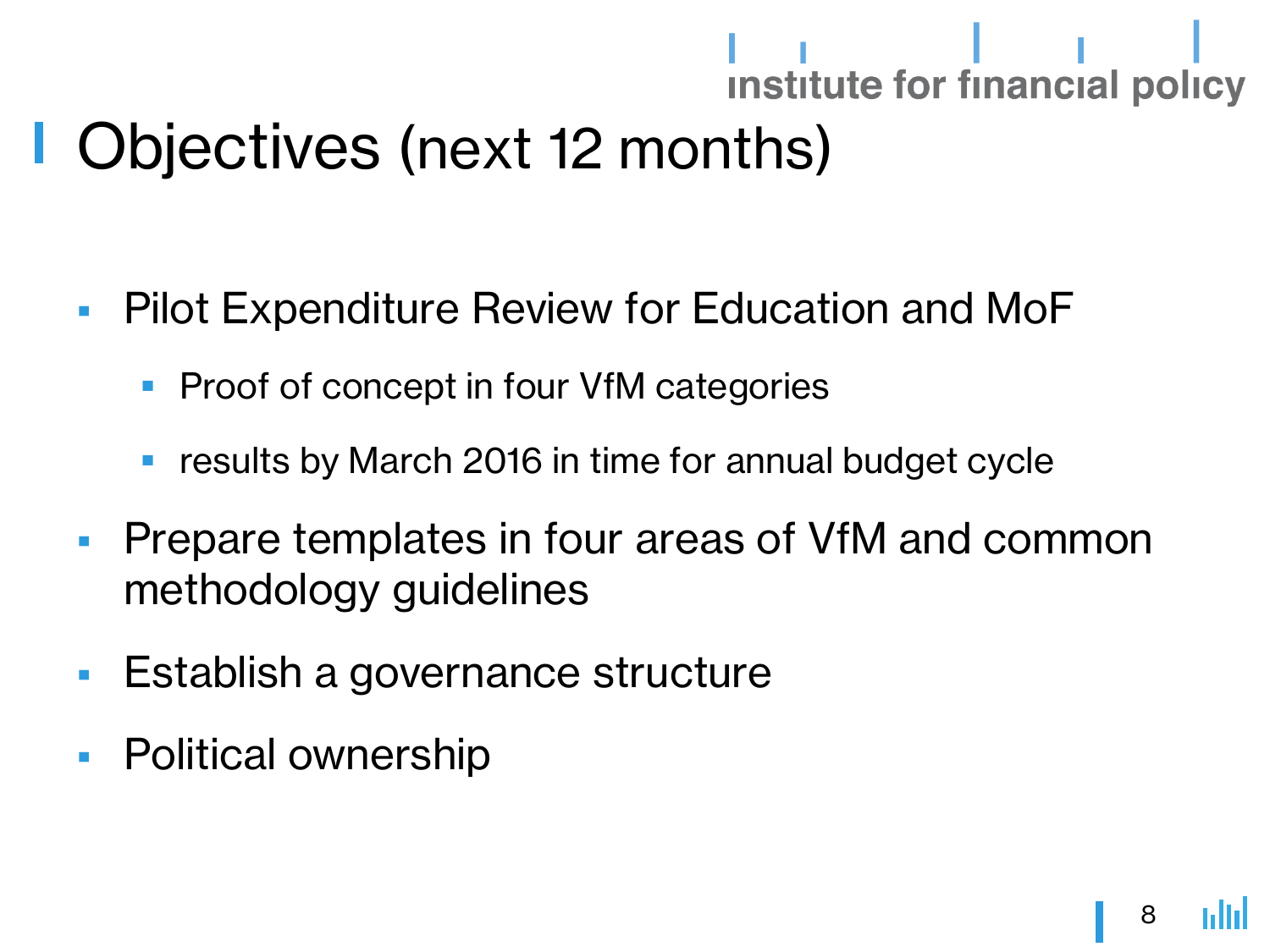### Objectives (2017 onwards)

- **Implement spending review as a regular exercise at all** budgetary chapters
- Scale up to cover 90% of public expenditure
- Support development of analytical units at ministries
- Continue developing methodology
- **Incorporate results in budgetary process**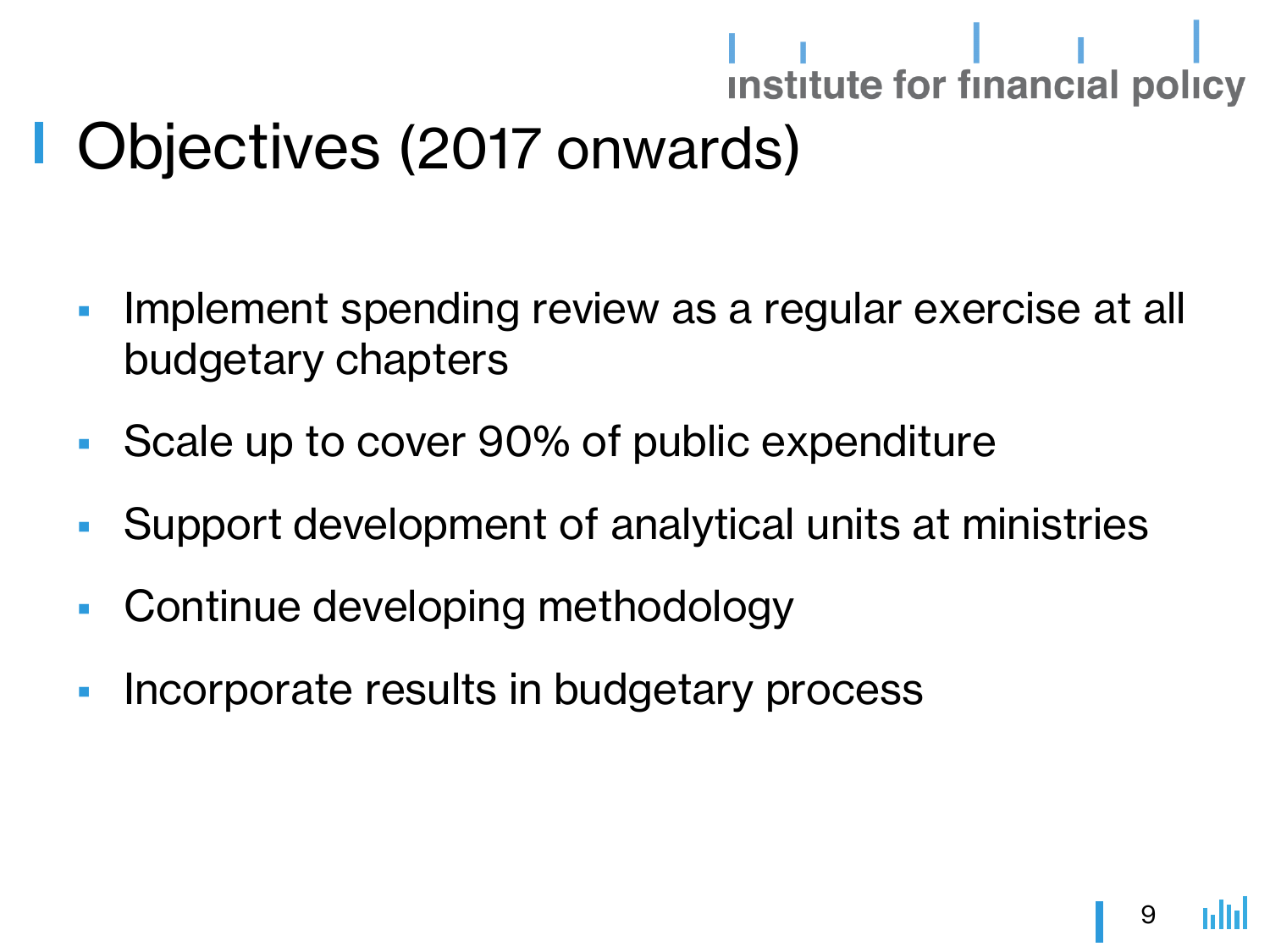# 

### Toolbox

#### Cost-benefit analysis (CBA)

- Ideal but difficult to exercise in praxis, Everything is monetized
- Example: construction of highways, airports, etc.

#### Cost-effectiveness analysis (CEA)

- Financial costs vs. outcomes indicators (life expectancy, employment rate, greenhouse gases emissions)
- Example : comparison of alternative interventions in healthcare or ecology

#### Cost-utility analysis (CUA)

- Financial costs vs. utility
- Example : in health care utility is measured by life expectancy (quantity) and life quality (quality-adjusted life-year QALY)

#### Cost-minimizing analysis (CMA)

- Only costs are assessed/affected
- Example : a new hospital vs. reconstruction of the old one

#### **Benchmarking**

- Internal (compares observed units with each other), external (for example international comparison)
- The best option: a combination of both internal and external (for example operational costs of hospital comparison)

#### Sophisticated analysis of efficiency

Data Envelope Analysis, Stochastic Frontier Analysis, dynamic modeling, etc.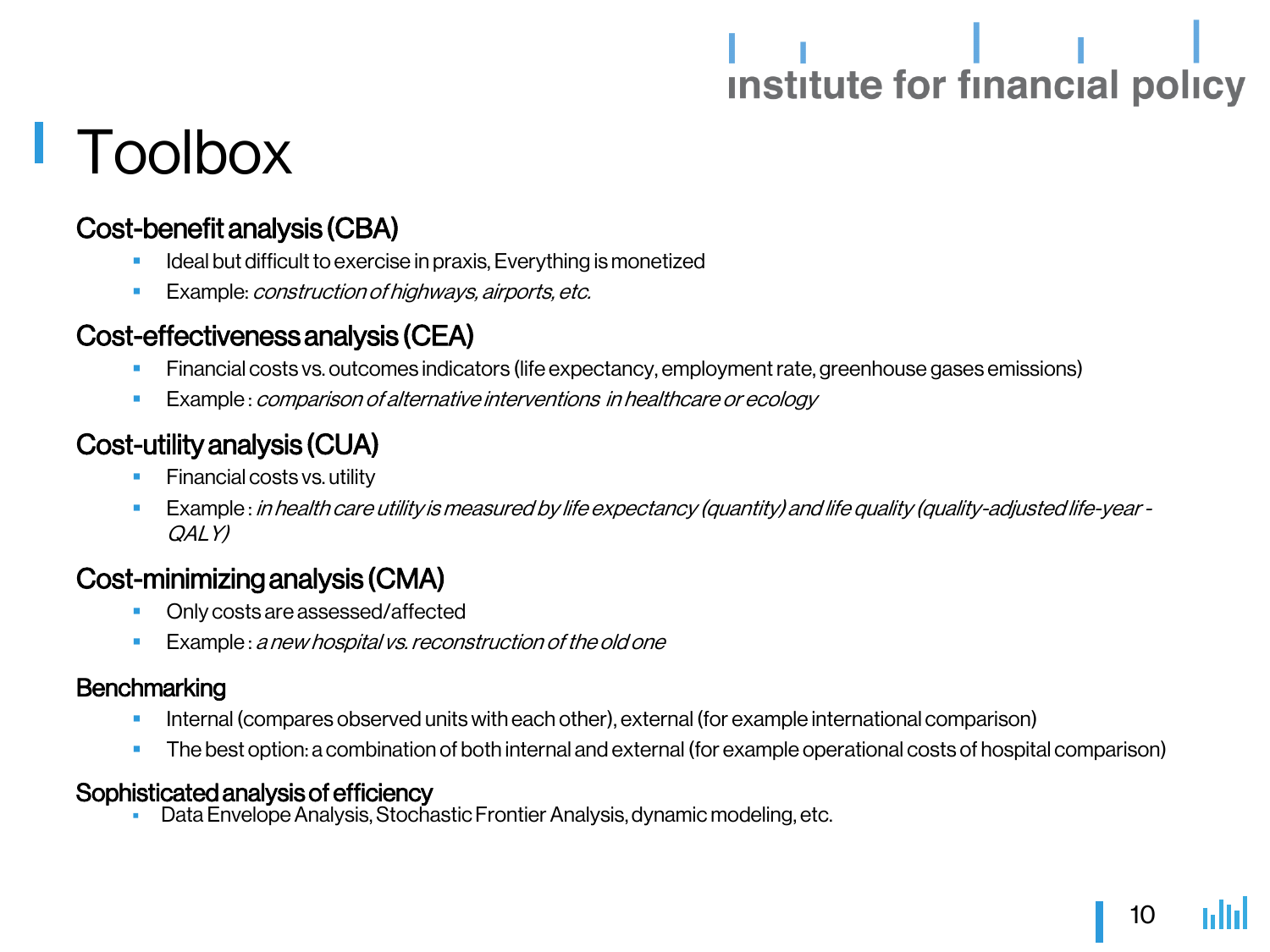## Results-oriented public debate

- Need to change public debate from inputs and processes to results
- Performance based budgeting, programs evaluation nonexistent in Slovakia
- **Program budgeting as a tool for spending review** operationalization, data collection and transparency
- Basis for discussion on outcomes Indicators for each line ministry (IFP, 2013), National Reform Program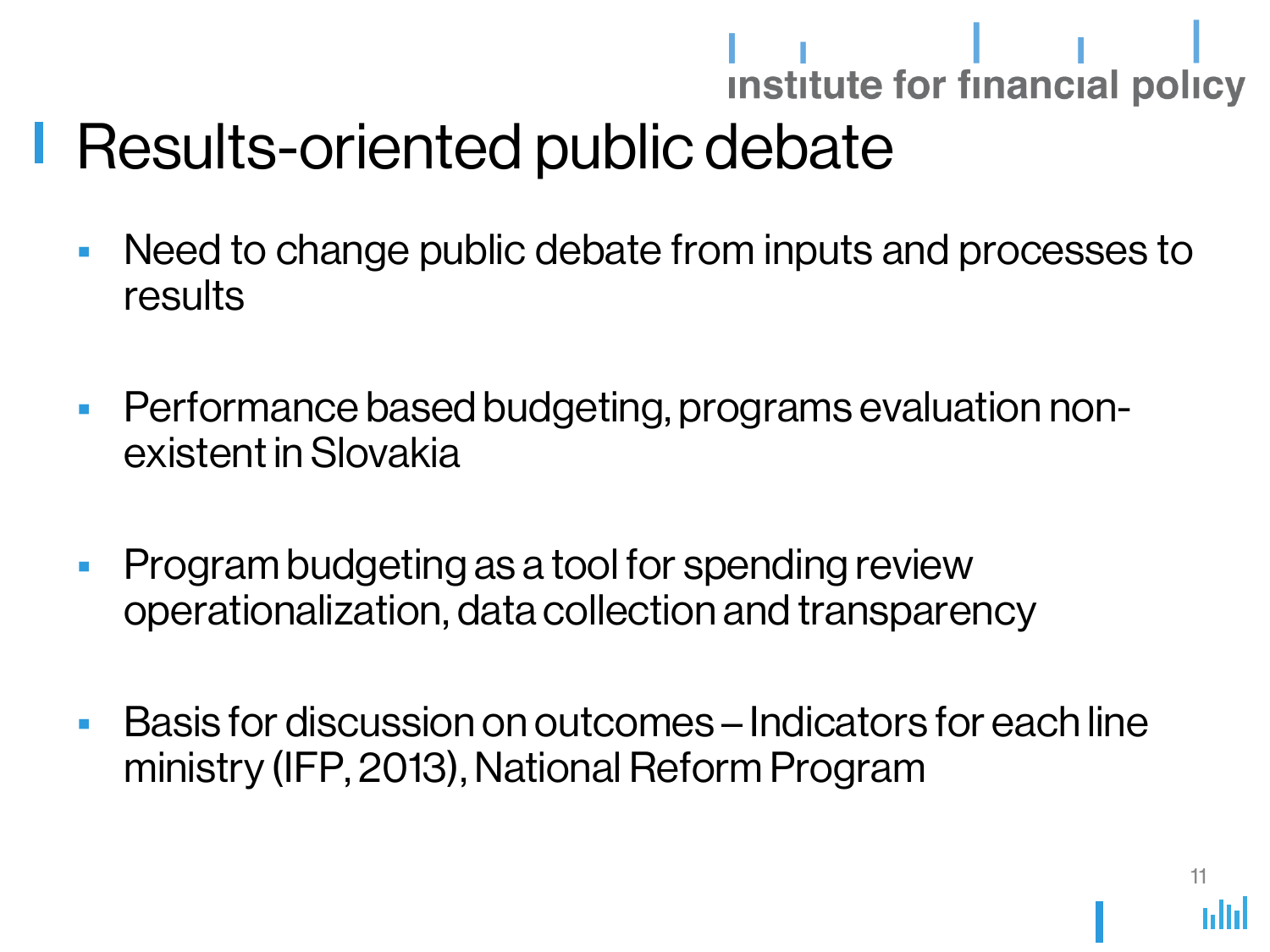# Structural policies outcomes

|                                        |   |                                                       |             | 2004 | 2005           | 2006 | 2007           | 2008 | 2009 | 2010 | 2011 | 2012           | <b>Target</b><br>2020    |
|----------------------------------------|---|-------------------------------------------------------|-------------|------|----------------|------|----------------|------|------|------|------|----------------|--------------------------|
|                                        |   | Fiscal policy and public finances                     |             |      |                |      |                |      |      |      |      |                |                          |
|                                        |   | Long-term sustainability indicator (GAP)              | SΚ          | ۰    |                |      |                |      | 9.5  | 9.2  | 6.8  |                | 0                        |
|                                        |   | (% GDP)                                               | EU          | -    |                |      |                |      |      |      |      | ۰              |                          |
|                                        | 2 | <b>VAT collection effectiveness</b>                   | SΚ          |      | 74.8           | 69.7 | 64.1           | 65.1 | 57.9 | 56.7 | 57.8 | $\overline{a}$ | 72                       |
|                                        |   | '%)                                                   | <b>EU22</b> |      | 71.4           | 72.9 | 73             | 71.1 | 66   | 66.9 | 66.9 | ۰              |                          |
| Education, science, and innovation     |   |                                                       |             |      |                |      |                |      |      |      |      |                |                          |
|                                        | 3 | <b>PISA</b>                                           | SK          |      |                | 482  |                |      | 488  |      |      |                | 505                      |
|                                        |   | (arithmetic average of the scores)                    | <b>OECD</b> |      |                | 496  |                |      | 496  |      |      |                |                          |
| 긆                                      | 4 | School drop-out rate                                  | SΚ          | 6.8  | 6.3            | 6.6  | 6.5            | 6    | 4.9  | 4.7  | 5    | ÷.             | 6                        |
|                                        |   | (%, population aged 18 - 24)                          | EU          | 16   | 15.8           | 15.5 | 15.1           | 14.9 | 14.4 | 14.1 | 13.5 |                | 10                       |
|                                        | 5 | <b>Citations per researcher</b>                       | SΚ          | 35   | 33             | 40   | 38             | 41   | 37   | 34   | 39   |                | 70                       |
|                                        |   | $%$ , 100 = EU average)                               | EU          |      | $\overline{a}$ | ۳    | $\overline{a}$ |      |      |      |      |                | $\overline{a}$           |
| 긆                                      | 6 | <b>Tertiary education attainment</b>                  | SΚ          | 12.9 | 14.3           | 14.4 | 14.8           | 15.8 | 17.6 | 22.1 | 23.4 | ÷              | 40                       |
|                                        |   | (%, population aged 30 - 34)                          | EU          | 26.9 | 28             | 28.9 | 30             | 31   | 32.2 | 33.5 | 34.6 |                | 40                       |
| 긆                                      |   | Gross domestic expenditure on R&D (GERD)              | SK          | 0.51 | 0.51           | 0.49 | 0.46           | 0.47 | 0.48 | 0.63 | 0.68 | ÷              | 1.2                      |
|                                        |   | (% GDP)                                               | EU          | 1.83 | 1.82           | 1.85 | 1.85           | 1.92 | 2.02 | 2.01 | 2.03 | ÷              | 3                        |
|                                        | 8 | High-tech export                                      | SK          | 4.7  | 6.4            | 5.8  | 5              | 5.2  | 5.9  | 6.6  | 6.6  | ۰              | 14                       |
|                                        |   | (% of total export)                                   | EU          | 18,5 | 18.7           | 16.6 | 16.1           | 15.4 | 17.1 | 16.1 | 15.4 | ۰              |                          |
| <b>Employment and social inclusion</b> |   |                                                       |             |      |                |      |                |      |      |      |      |                |                          |
|                                        | 9 | Long term unemployment rate                           | SΚ          | 11.9 | 11.8           | 10.3 | 8.3            | 6.7  | 6.5  | 9.3  | 9.2  | 9.4            | 3                        |
|                                        |   | (% of active population aged at least 15)             | EU          | 4.3  | 4.1            | 3.7  | 3.1            | 2.6  | 3    | 3.9  | 4.1  | 4.6            | $\overline{\phantom{a}}$ |
| 긆                                      | 1 | <b>Employment rate</b>                                | SΚ          | 63.7 | 64.5           | 66   | 67.2           | 68.8 | 66.4 | 64.6 | 65.1 | 65.1           | 72                       |
|                                        | 0 | (% of population aged 20 - 64)                        | EU          | 67.4 | 68             | 69   | 69.9           | 70.3 | 69   | 68.6 | 68.6 | 68.5           | 75                       |
| 긆                                      |   | Population at risk of poverty and social<br>exclusion | SK          |      | 32             | 26.7 | 21.3           | 20.6 | 19.6 | 20.6 | 20.6 | ÷              | 17.2                     |
|                                        |   | (% of population)                                     | EU          |      | 25.6           | 25.2 | 24.4           | 23.6 | 23.1 | 23.6 | 24.2 |                | 19.4                     |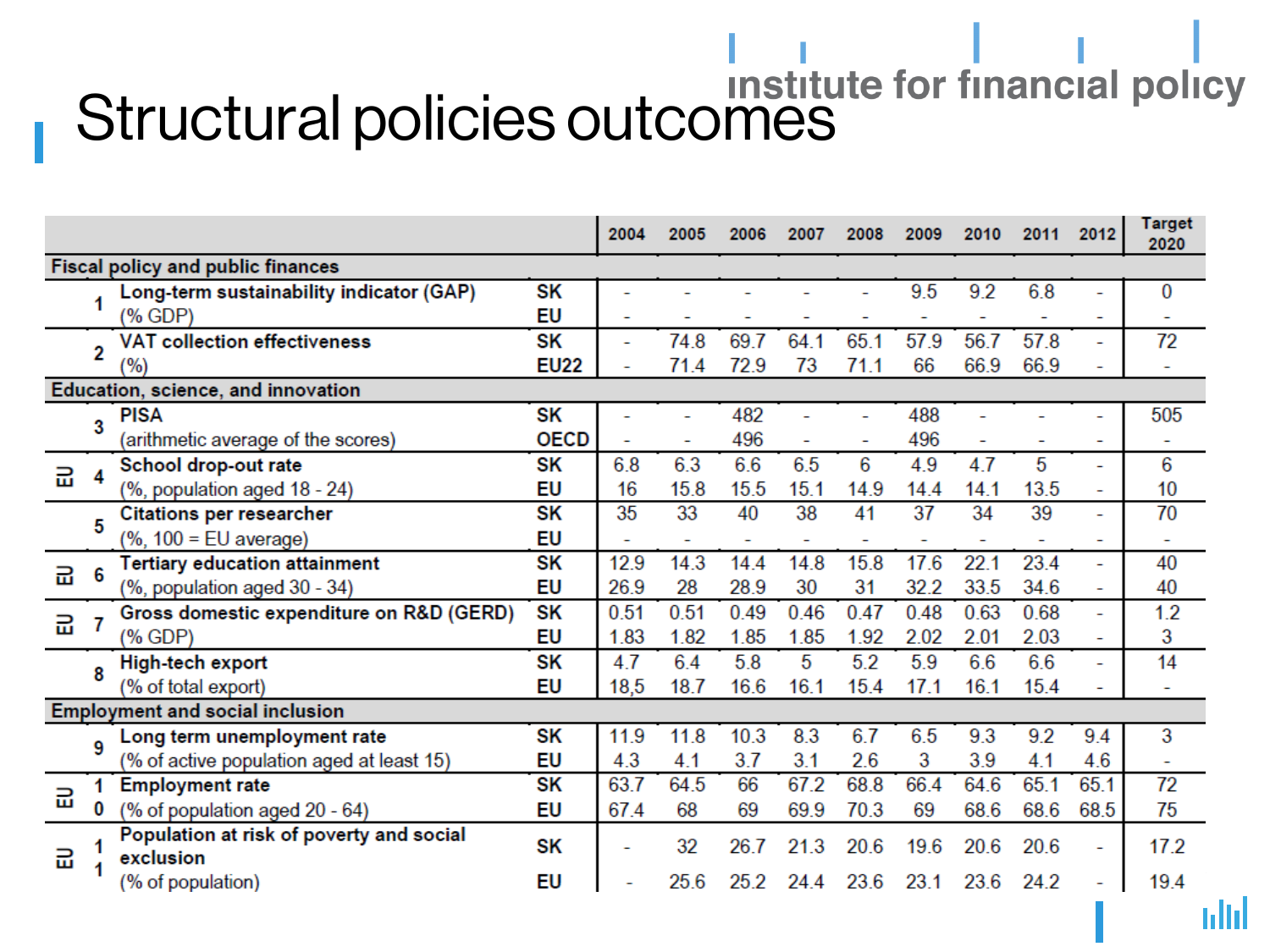### How to evaluate big decisions

- **Policy units involved in policy design identify** alternatives
- Ex ante assessment of alternatives before decision
- **Political decision based on the analysis**
- **Implementations by other dedicated units, not policy** units
- **Ex** post evaluation by independent bodies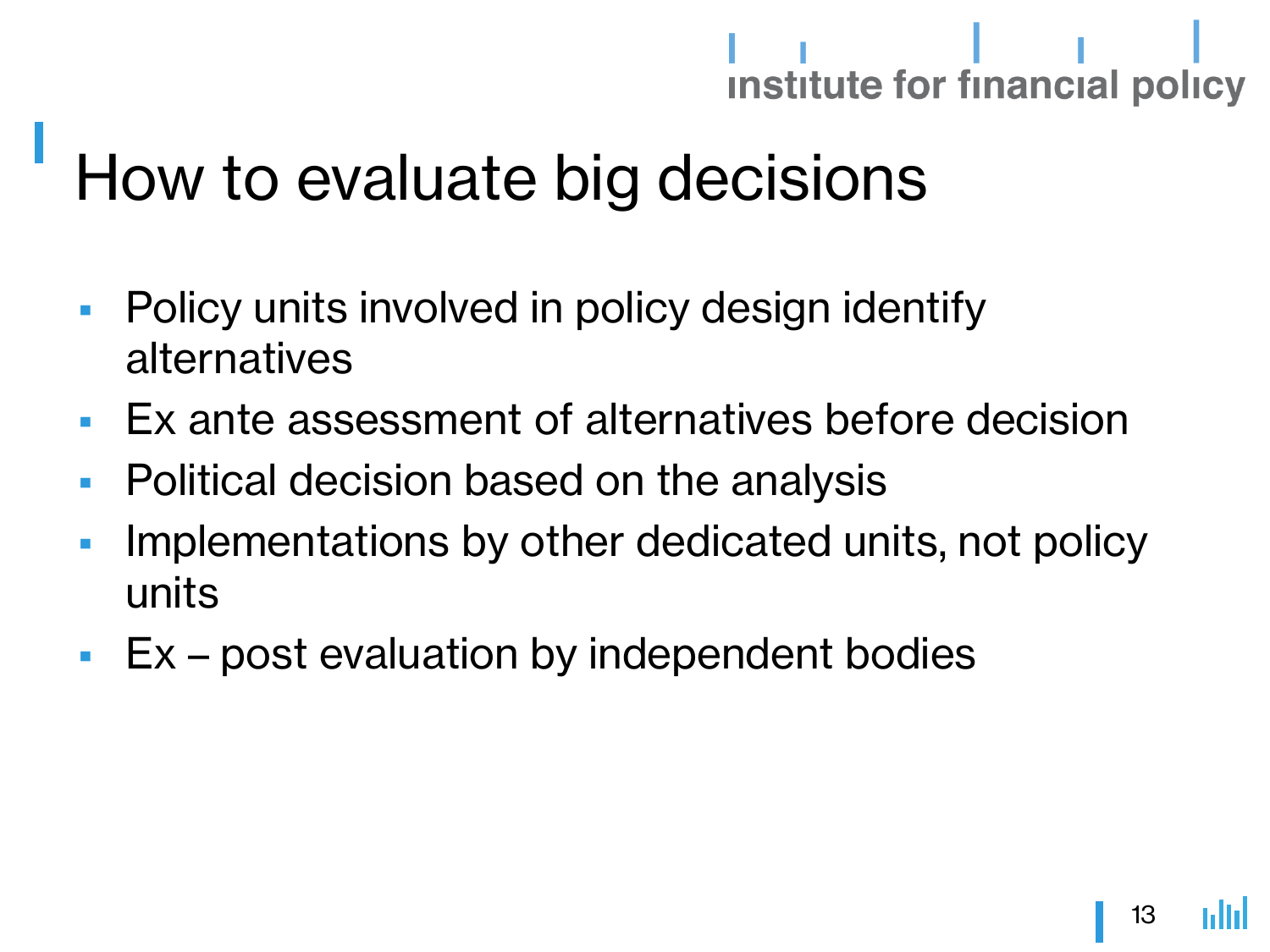### **Limitations: Capacity, data, transparency**

#### Analytical units

- Like IFP in every ministry, the Government office and the Supreme Audit Office
- Size:
	- GO and the Ministry of Labor 20 people
	- Biggerministries 10-15 people
	- Smallerministries 5-10 people
- **EU** funds support
- Main impediment is HR (lack of policy wonks)

#### Data

- Joint database from all institutions for analysts with emphasis on data security superdatabase
- **New data collection compulsory legislative change required**

#### **Transparency**

- Everything published on the internet, user-friendly
- **Almost no data is state secret**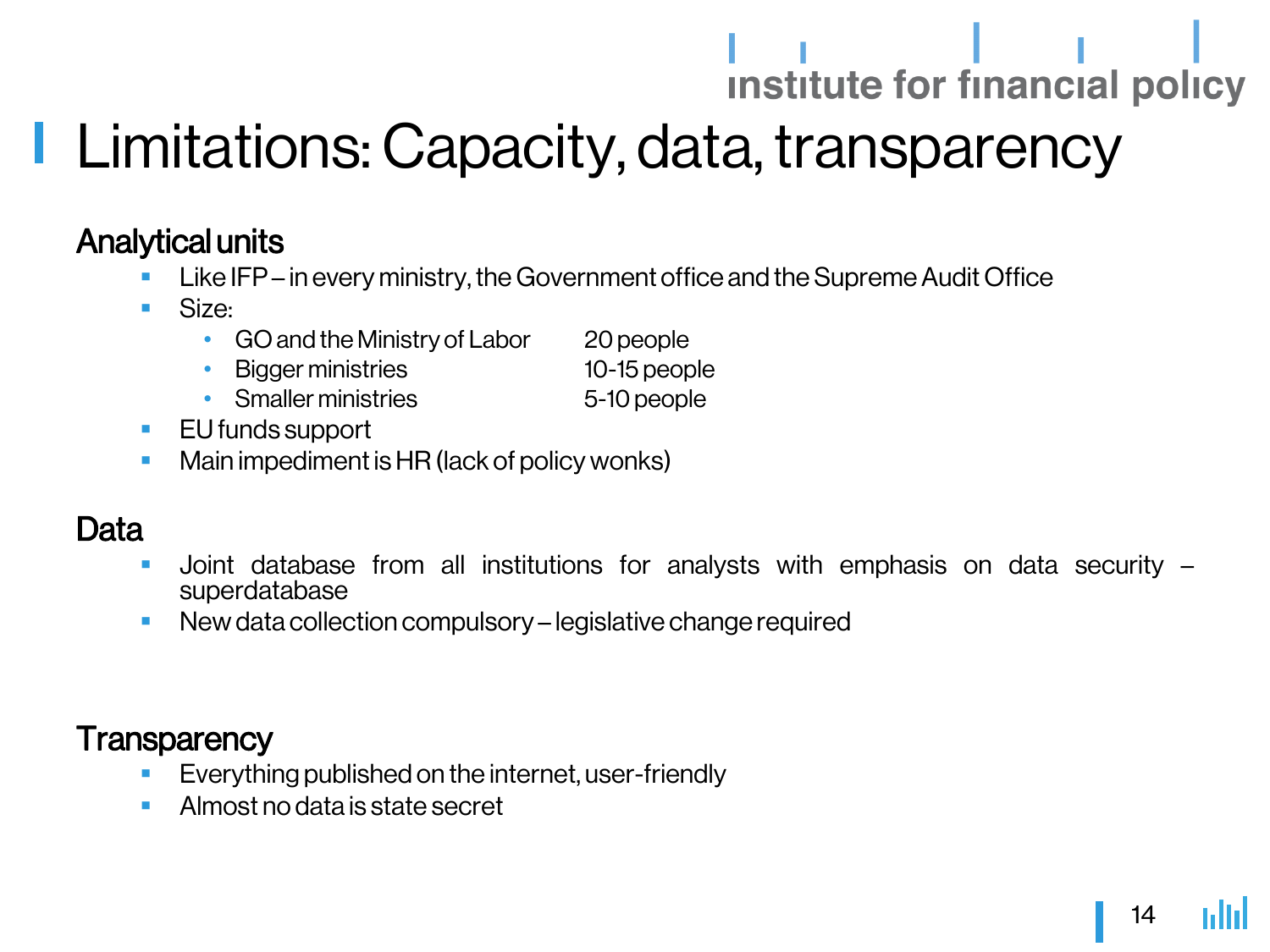### Governance structure

- Role of political level
	- Political support crucial (prime minister and finance minister)
	- Ex ante agreement on policy areas and priorities to achieve
	- Identify policy alternatives that should be analyzed
		- **Significant comprehensive component**
	- Agree on policy options
- **Informal technical working groups (civil servants from** MoF + line ministry relevant to policy area + ?experts)
	- Generate options for assessment
	- Agree on a common methodology
- **Independent bodies** 
	- **Evaluation after publication and before decision is taken**
	- Another evaluation after implementation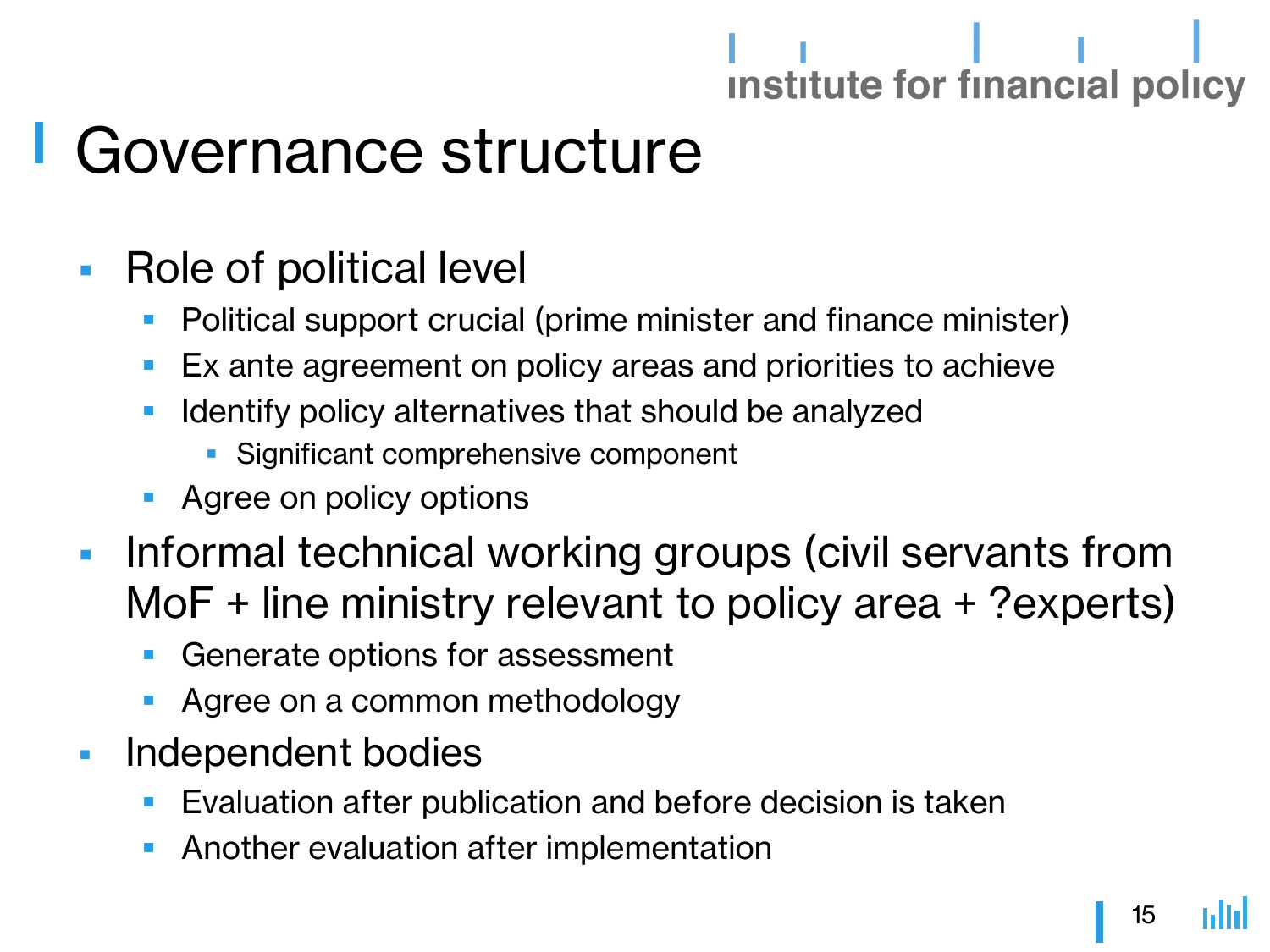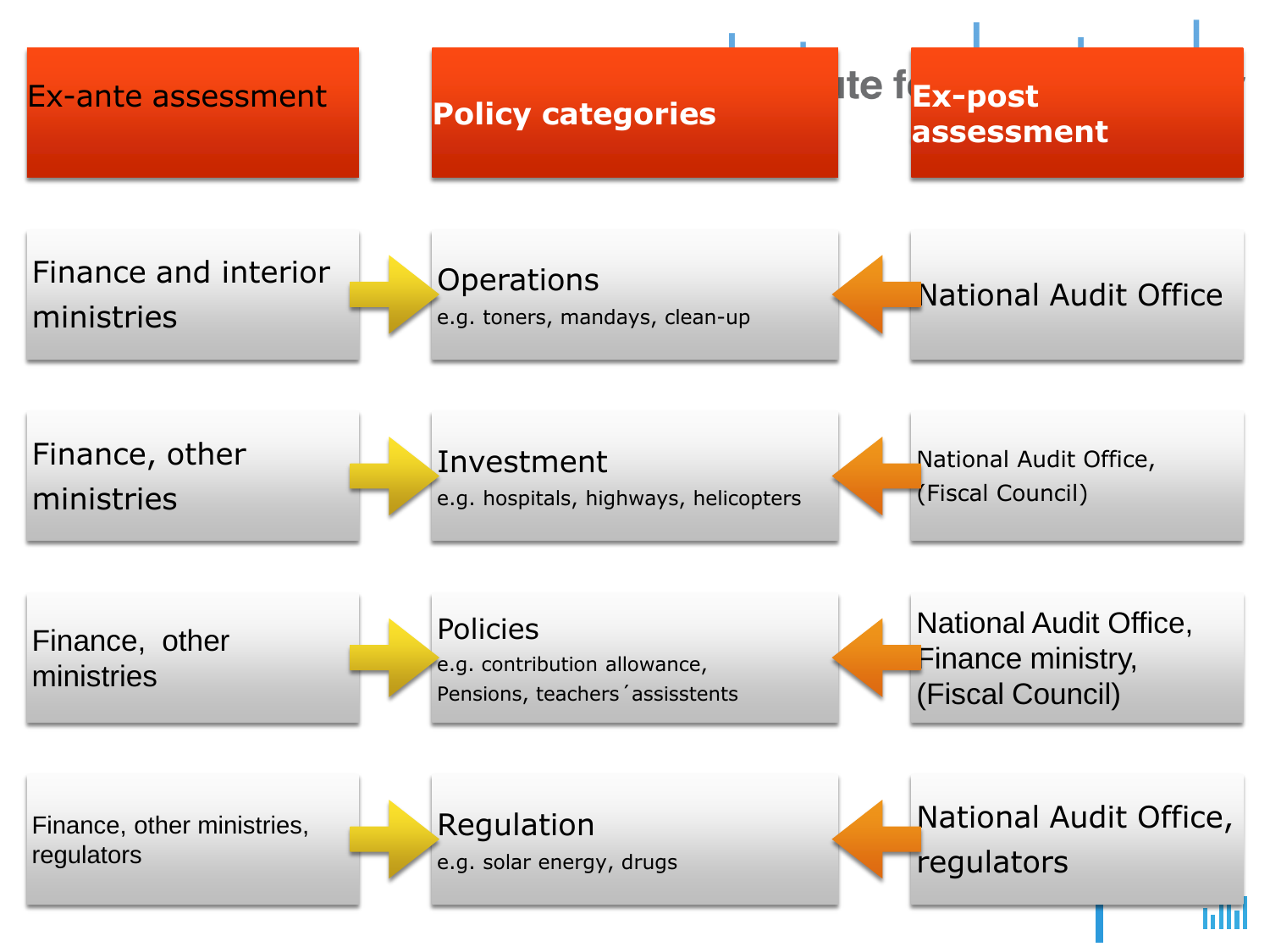### Issues for discussion

- **Pilot one ministry vs selected topics**
- Scaling up from pilot to 90% of expenditure
- **Governance structure**
- **Role of MoF. Right incentives for line ministries**
- Size of analytical capacity required at MoF and line ministries, role for external expertise
- Role of NGOs, local government, other budgetary chapters
- **Dealing with data (un) availability**
- Granularity of analysis